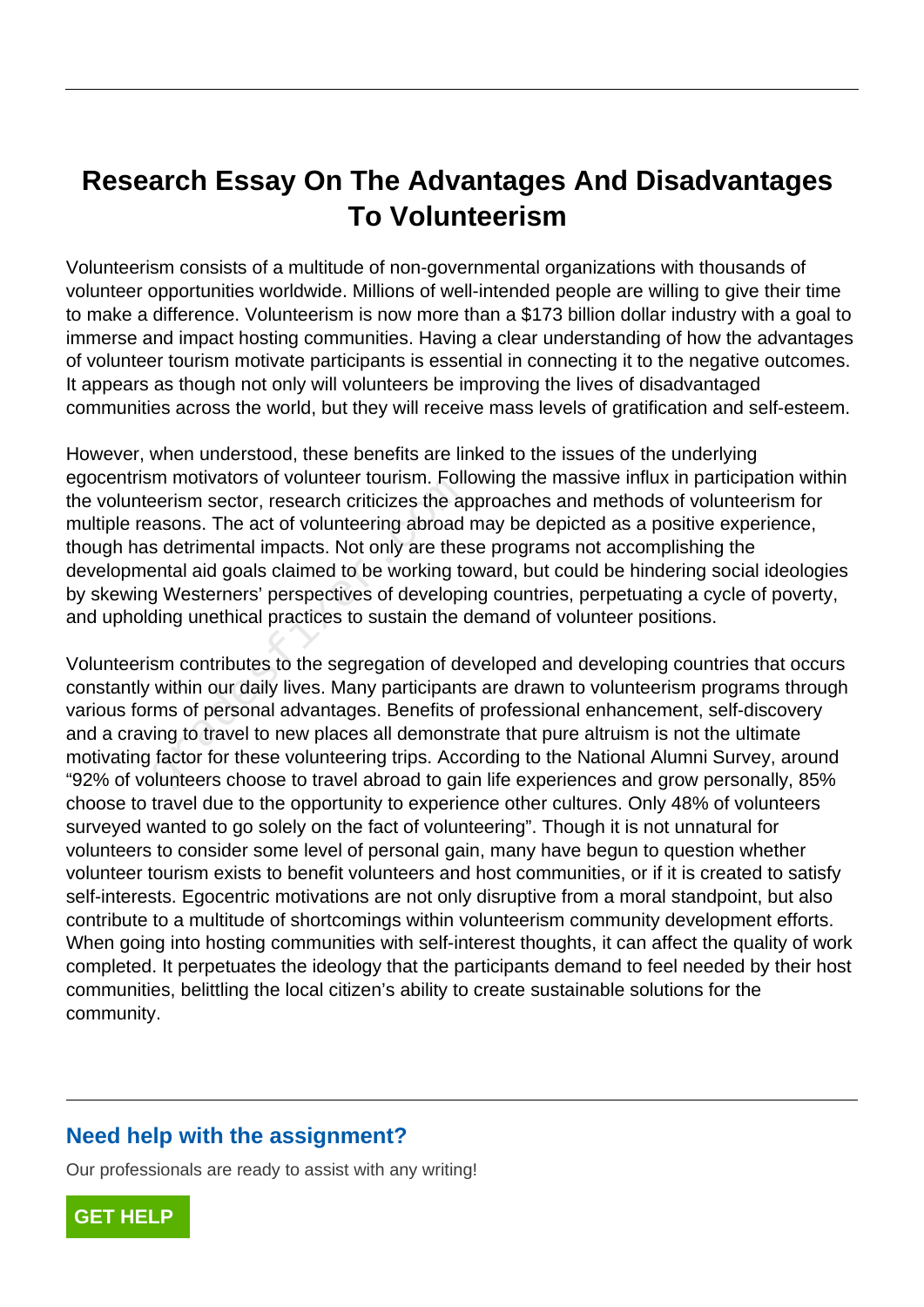However, the issue with egocentrism in volunteerism goes far deeper than personal and professional advancement for volunteers, as it reinforces perspectives that developing countries need developed country allies in order to sustain themselves. The image of Western volunteers coming to aid a developing country further paternalises the social and political divide between the two categories of countries. Though each of the reasonings behind volunteering abroad are separate from one another, the paternalism, neo-colonialism and reinforcement of stereotypes that volunteerism supports have similar origins and characteristics. The impacts of these problems may be less blatant that with other issues, such as the immediate impact of a local communities economy. It stems from the term 'The White Savior Complex', coined by Teju Cole. It is the ideology that people of colour cannot help themselves without a Caucasian person. This thought flows into the ever growing volunteerism industry, as 85% of volunteerists are of a Caucasian descent. The origins of these negative results have been instilled for decades within media productions, and dates as far back and colonialism. Whether it is through medical services, working on a sustainability farm, or, most commonly, caring for children, volunteers tend to adopt the role of savior in these communities, often referred to as the "White Savior Industrial Complex".

Though it may be a subliminal mindset, it is still evident that volunteers, as a result of fixation on acting the hero, exhibit behaviors that reinforce pre-existing stereotypes. By entering a community and assuming that having a Western perspective makes one more knowledgeable of the current problems and strategies for solution, volunteerism automatically marginalizes the power of the local citizens. The Western mindset "promotes attitudes of ethnocentrism that are demeaning toward a community's history of struggles, along with their strengths". The white savior complex encourages volunteers to think of themselves and their team and the ultimate factor in determining success and failure within a community, which limits the community's developmental success. Though it is not only about the colour on an individual's skin, but rather the privilege they carry to their volunteer position. The Western society naively assumes that even with minimal abilities, volunteers are still able to improve the lives of poverty-stricken communities far beyond their reach. Many volunteers envision children within hosting communities to be incapable of sustaining themselves, and results in an overstimulating environment for local children. When volunteers attend communities for short-term periods, it affects the child's psychological and social development. Some programs may only last ten days, which severely reduces the sustainability of projects and ability to participate in lasting cross-cultural exchanges with the children they are interacting with. Many foreigners see this issue, and try to find ways to combat it. Jane Karigo is an American who opened up an orphanage in Kenya that allows for tourists to help sustain its business. Though while she was at the orphanage, she witnessed a volunteer give a child an iPod, which ignited jealous fighting amongst the residents. ustrial Complex .<br>
may be a subliminal mindset, it is still e<br>
hero, exhibit behaviors that reinforce p<br> *y* and assuming that having a Western<br>
t problems and strategies for solution,<br>
ne local citizens. The Western minds

Another volunteer took the kids to a go-kart track, which Jane viewed as a frivolous waste of

#### **Need help with the assignment?**

Our professionals are ready to assist with any writing!

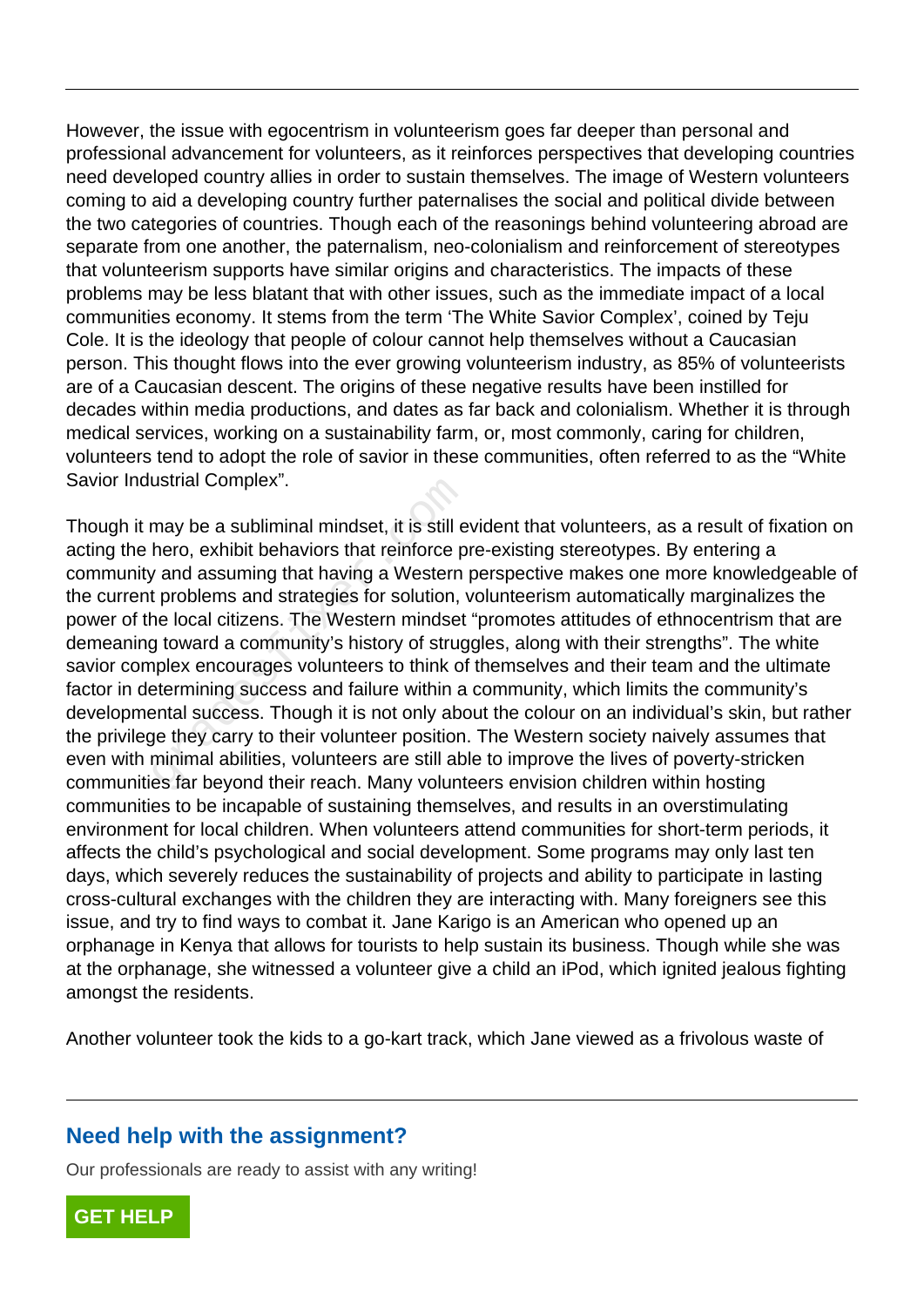resources. "They will not care about go-karts when they are hungry". The children within these communities are vulnerable and easily influenced. When a volunteer arrives and gives one child a toy over another, they are easily impressed and seek further attention. It results in the loss of self-esteem and perseverance, as they stem from homes that do not have much emotional or financial support to sustain them. Their environment and stimuli they are taught to respond to influences the way they develop their personalities. From having new volunteers every week, it develops severe separation anxiety when children are constantly meeting new people and have no security within their life. The social impact that volunteerism has goes far beyond simply fending off selfish impulses, but also further paternalises developed and developing ideologies and affects children's psychological development.

With a shifting focus toward self-interested motivations of volunteers, the volunteerism industry has become contradictory to the traditional idea of volunteerism. The UN defines volunteerism "as a set of behaviours which are undertaken willingly for no financial remuneration and which benefit society rather than the individual undertaking the activity". Volunteerism has unformally changed their statement from benefiting the individuals and local communities, but rather to gain a profit. It has resulted in grand impacts on the economy of the hosting countries. It is contributed by the corruption of agencies who seek to fulfill their profit margins, which results in an aimless loss in money, and precious resources being extracted from the locals due to unskilled volunteers.

Agencies are now seeking to gain volunteer satisfaction, rather than impacting the local communities. According to Thrive Global, "Many international agencies charge an average of \$1000 for a month of volunteering. With the advertising costs, staff salary they will only be able to pay half of the funds to the partner organizations in developing countries. The organizations in the developing countries get an average of \$500 from international organizations, they will only manage to give half or less of it to the real project". To put it into perspective, the organization will only get an average of \$250 per month, out of the \$1000 a volunteer pays. The money which would go in the pocket of different agencies can make the real difference within a local project. Investing smart in volunteerism can help the project to upgrade and the fund is enough to make a change in developing countries. The high fees charged to be able to volunteer, have little to no transparency. Volunteers are paying blindly into corporations that have little motivation to help. Due to no legal action from local governments, organizations continue to take advantage of naive volunteers, hoping to make a difference. Fig. It has resulted in grand impacts on the by the corruption of agencies who see<br>is loss in money, and precious resource<br>colunteers.<br>are now seeking to gain volunteer satis<br>es. According to Thrive Global, "Many<br>a month o

The consequences of such mistakes are both damaging and enduring, communities are being pushed to the background, becoming more of an advertisement within a larger framework of tourism and adventure, creates in order to appease foreign volunteers. Being that these communities and people are already vulnerable, refocusing their energy toward satisfaction of short-term volunteers perpetuates their poverty and the many issues contributing to it. Though

## **Need help with the assignment?**

Our professionals are ready to assist with any writing!

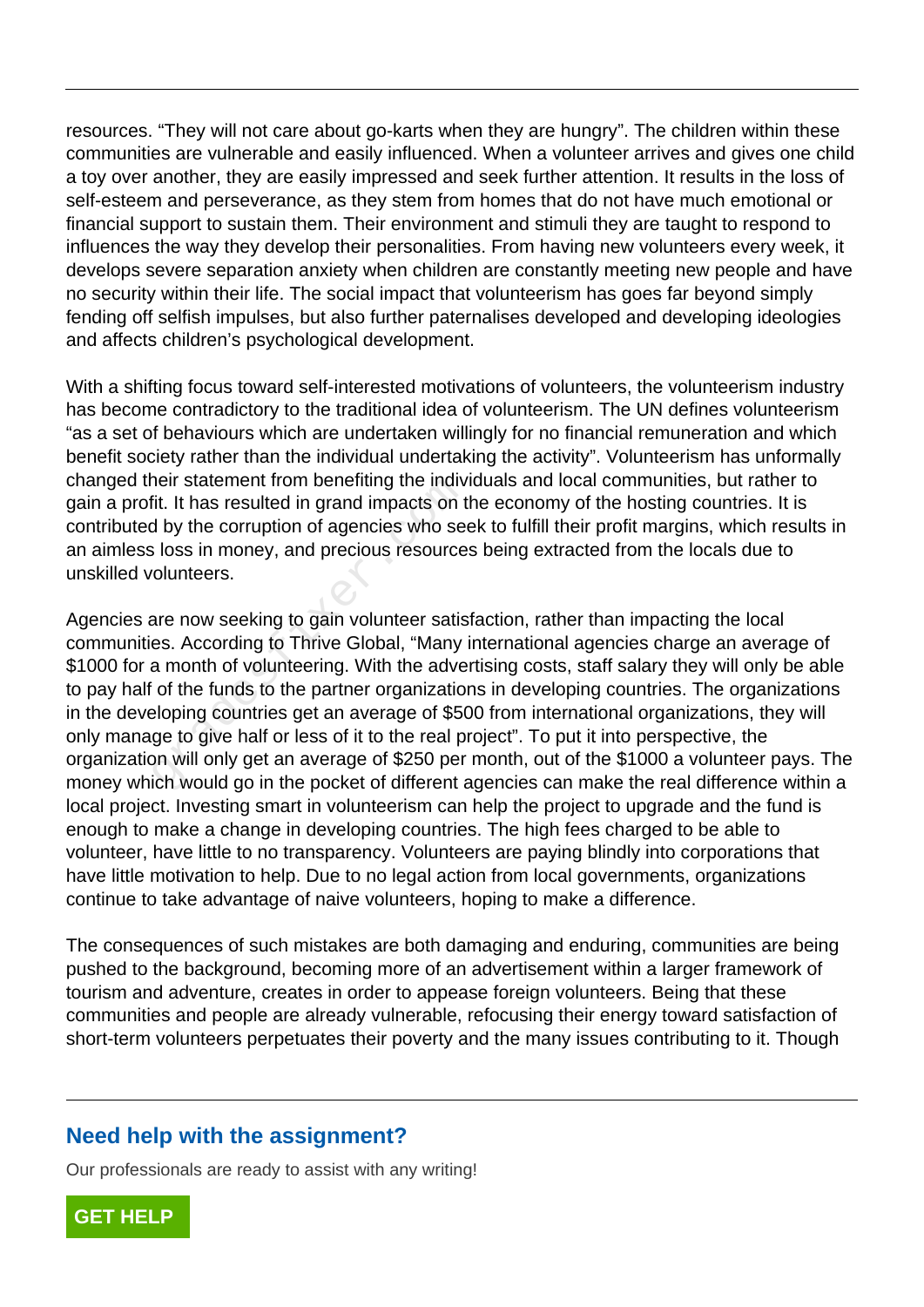this can be revoked and organization fees can be changed, volunteers are simply not educated enough on choosing sustainable programs to pay for.

When volunteers pay money to a corporation, they do not understand that if the humanitarian organization is solely running on volunteer contributions, then some parts of the funds will also support local staffs for working every day in the projects. Unfortunately due to this absence of knowledge, volunteers don't understand that money for programs can be better used on local resources, such as building more homes. A study conducted followed the effects that 162 Americans who travelled to Honduras to build houses after Hurricane Mitch in 1998 had on the local economy. It was reported that "this work had made no difference. The houses in Honduras built by international volunteers cost \$30,000 apiece, including airfare, while local Christian organisations could build them for \$2,000" (Rosenberg). If the volunteers had known to contribute money instead of labour, 15 times more houses could have been built. Another case found that "Two thousand dollars can pay for a week-long trip by an unskilled American volunteer – or it could pay the salary of a village teacher for four months". Shifting the financial means to administration and recurrent costs that support basic local operations can strengthen the local economic climate.

Leadership training for volunteers should be emphasized since more coordination and negotiation capacity is needed to harmonize all stakeholders to integrate services. Money from volunteers are going into band-aid solutions, and short-term effects of the volunteers only continue to have a negative impact on the local economy. Money can be impacted at a higher volume when simply giving funds to the community, rather than a plane ticket. The theme of limited knowledge within volunteers continues to be prevalent, and they are partaking jobs they are unskilled for that results in extracting jobs from local citizens. Example Islamin and Tecurrent Costs that<br>conomic climate.<br>Detaining for volunteers should be emp<br>a capacity is needed to harmonize all s<br>are going into band-aid solutions, and<br>phave a negative impact on the local ends<br>incl

A harsh truth often found in volunteerism programs is the reality that volunteers often have little experience, training, or preparation in regards to the work they are attempting to accomplish in developing communities. Within the CBC documentary, Volunteers Unleashed, one volunteer just graduated high school in Netherlands, and would be "serving food to patients". He volunteered at the Olorien Community Clinic In Tanzania, founded by Mary Smith. On the first day he drew blood, on second day he assisted with surgery. While it is a noble cause to provide a service that would otherwise be eliminated, there are also innumerable problems that could arise when volunteers have no experience within the medicinal field. Projects are only as productive as the individuals working on them, and the outcomes appear neither positive, nor mutually beneficial, when volunteers essentially have no idea of how to accomplish their intended goals. Volunteers are given plenty of information regarding their living arrangements, tourism opportunities, and the precautions taken for their safety in a foreign country, which are all important. However, little training is provided in the areas of their volunteer work and understanding of the history or conditions of the community they are entering. Volunteers who

## **Need help with the assignment?**

Our professionals are ready to assist with any writing!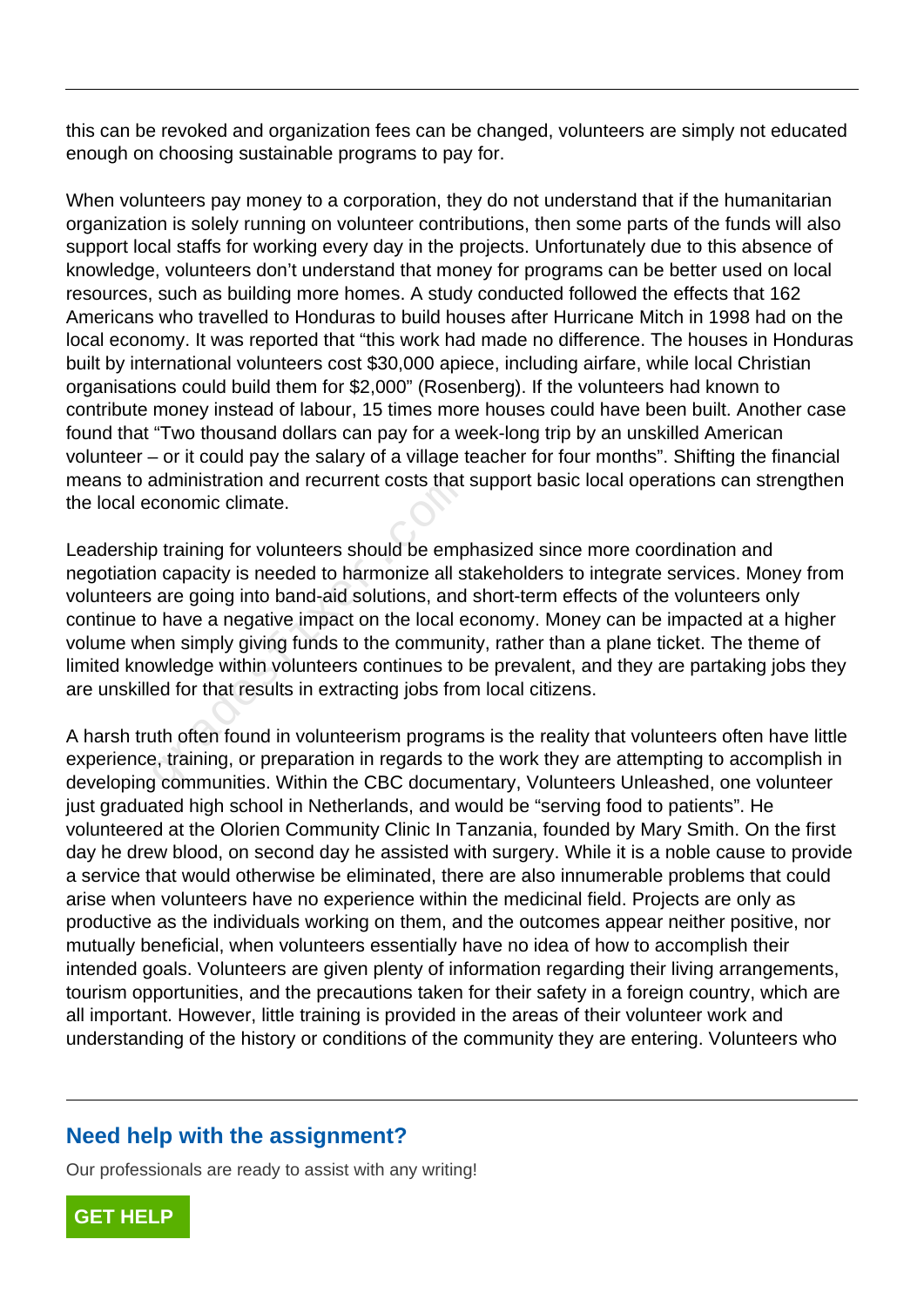travel across the world to join projects in which they have no prior experience or training may be counterproductive to the entire process, which contradicts the intended purpose of their presence. Not only will unskilled, untrained volunteers have little impact on communities, but in some circumstances could even cause unintentional harm.

While assisting a doctor, another volunteer within the same hospital fainted while performing a surgery on a local Tanzanian patient. The Doctor had to recline himself from the patient, to rescue the volunteer. Though the volunteer recovers, the institution did not have any advanced anesthesiology equipment, resulting her in experiencing more pain and not being able to breath properly. The doctor had to step back from his local citizens, to take care of the foreigner. Furthermore, though foreign volunteers may be unskilled in certain project areas, such as having no ability to perform a medical surgery, most people are capable in other, untouched areas. By focusing all of their efforts on projects in which they have minimal knowledge, volunteers are wasting time and resources that could have been better spent on their individual skill sets. Precious resources are lost within their positions, taking away jobs that could help to sustain a local's life. Without even a basic understanding of the interrelated problems and systems working against a community that is facing extreme poverty, volunteerists cannot expect to create an enduring impact, but rather expect to create a negative economic impact. Blame should not be placed completely on volunteers, however, but potentially on "a lack of conscientiousness on the part of the facilitators in not prioritizing pre-departure preparation and discussion". The typical short length of these programs limits the extent to which volunteers are able to become aware of these issues, therefore it is prior knowledge and research that could make the difference in effective contributions to a developing community. ocal s life. Without even a basic unders<br>orking against a community that is fact<br>create an enduring impact, but rather e<br>ould not be placed completely on volunt<br>ousness on the part of the facilitators ir<br>". The typical sho

Many developing countries continue to accept volunteers, as they provide the country with free amenities and labour that they did not have access to previously. Many communities would not be able to function without the role of volunteers, as they provide them with resources. Though in doing so, many unethical practices are being done in order to benefit both the hosting country and the volunteer. In the instance of medical volunteerism, it can undermine the relationship between a global health organization and its partners. When volunteers have relevant skills, they automatically assume that it will help the hosting communities. However, the services they are providing are beyond the community's level of expertise. Oftentimes, medical students and volunteers are required to perform intensive surgeries without sanitization. A study conducted by Novick and Stidham analysed a team of physicians from the United States made 140 trips to 27 institutions in 19 countries to sponsor pediatric cardiac-surgical missions. While the medical missions accomplished many positive things, such as training local caregivers, the results were negative. Three institutions "did not see an increase in the number of cases or the complexity of cases being performed in the facility since the team intervened". Researches documented that the "Political appointees, by either the hospital or government, of individuals who were not capable of advancing the program, perhaps because of ego, were another reason for failure".

#### **Need help with the assignment?**

Our professionals are ready to assist with any writing!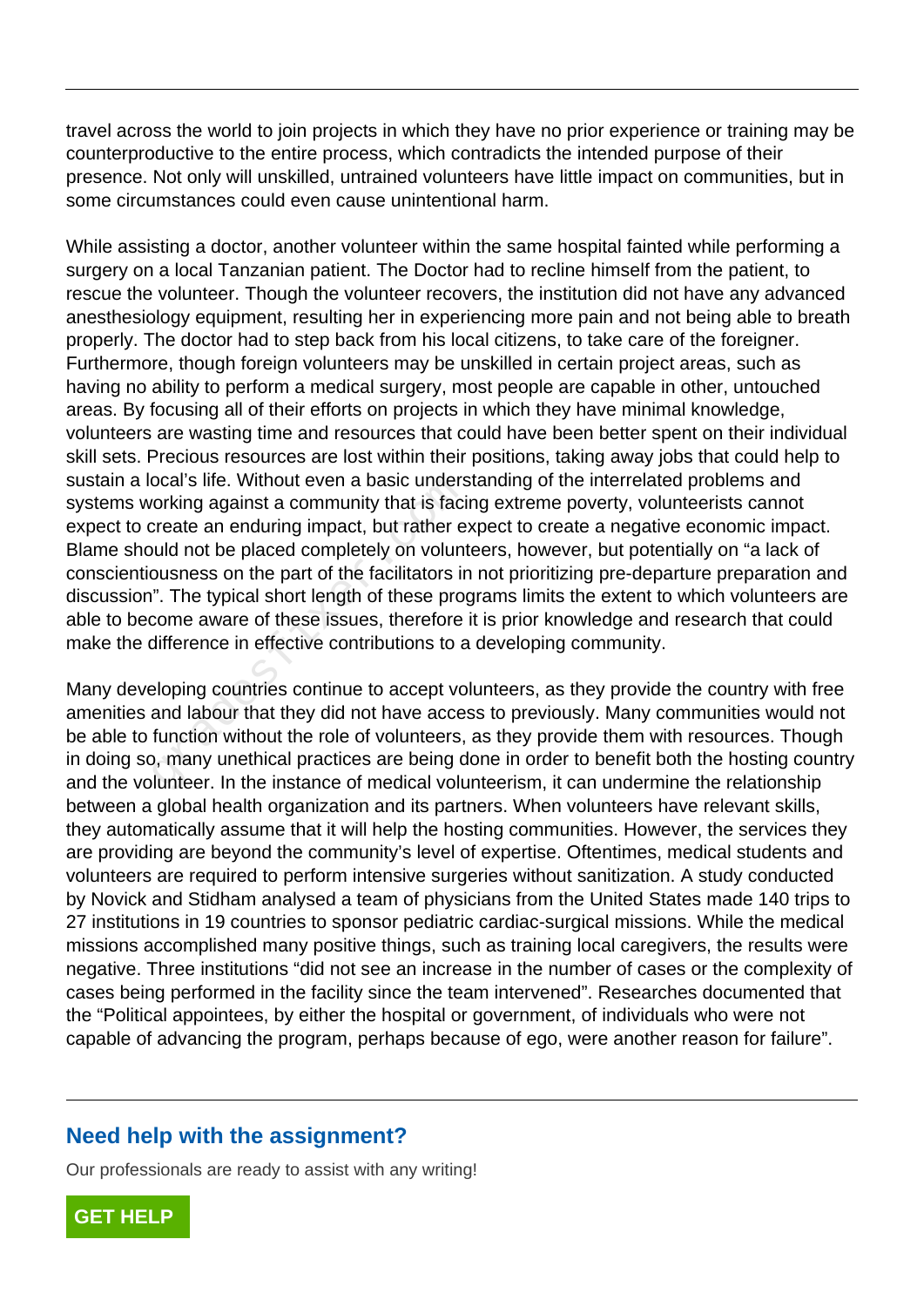The reason for failure was due to the short-term missions of global health endeavours, combined with the absence of support from the government.

Without stable, collaborative partnerships with local physicians and the health care sector of the government, it is difficult for medical missionaries to sustain practices and ensure institutional memory. It created new barriers of harm, as there is not enough financial support within medical institutions to support patients after they have had advanced procedures. In addition, the ramifications of botched surgeries affect more than just the surgical patients and their families. A poor surgical outcome can lead an entire community or region fearing doctors and surgery. Those travelling to different countries to pursue volunteer work must first be educated about local culture and familiarize themselves with their target communities. Without such preparation, volunteers can fail to relate to local patients and workers. The hospitals do not have enough knowledge of follow-up treatment or care, which perpetuates the cycle of an ever growing health crisis within communities. This is due to the lack of government support that the volunteerism needs, in order to continue on a sustainable path. When local healthcare systems are being dismantled, many volunteer programs are faced with disparity. It poses a question of moral standards; do governments need to build infrastructure and implement systematic programs, if the foreign volunteers will provide it for them? When the AIDS epidemic struck Africa, it was found that "many donors have chosen to channel most of their funds to non-governmental organizations (NGOs) and other partners rather than to public sector systems". It creates gaps within the prospective programming that a Country has planned, as it the focus has become on 'vertical' issues. As locals begin to hear news of foreign doctors coming to treat their village, they may "decide to wait until Western doctors or teams visit, instead of seeking care by the local doctors" (Unite For Sight). I, many volumeer programs are raced to<br>do governments need to build infrastric<br>volunteers will provide it for them? Where the many donors have chosen to channel<br>pns (NGOs) and other partners rather to<br>prospective programmi

Oftentimes, it is rich patients who take advantage of free surgical care provided by visiting surgeons despite being able to pay, simply because they incorrectly believe that the Western visitors provide higher quality surgery. A study of anesthesia care conducted by Operation Smile volunteers concluded that although the complication rate associated with facial-cleft surgery in the field was similar to rates in the Global North, the brevity of missions may contribute to avoidable illness and death. It was found that operations can indeed be emotionally charged, and "Operation Smile volunteers have been accused by local surgeons of 'dumping' their complications when their mission is over, though the organization refutes this charge". It is as though Western volunteers might as well build hospitals and educational institutions, instead of the local government. Local practitioners who must earn a living in the community cannot compete with the volunteers who donate their services. Furthermore, they cannot provide the same volume of free care over sustained periods and remain financially viable. Because the patient population has not been closely analyzed, it is difficult to assess the precise impact on the local health care delivery system. If these groups actually do compete with local providers, the possibility exists that they could be put out of business, further restricting access to health

## **Need help with the assignment?**

Our professionals are ready to assist with any writing!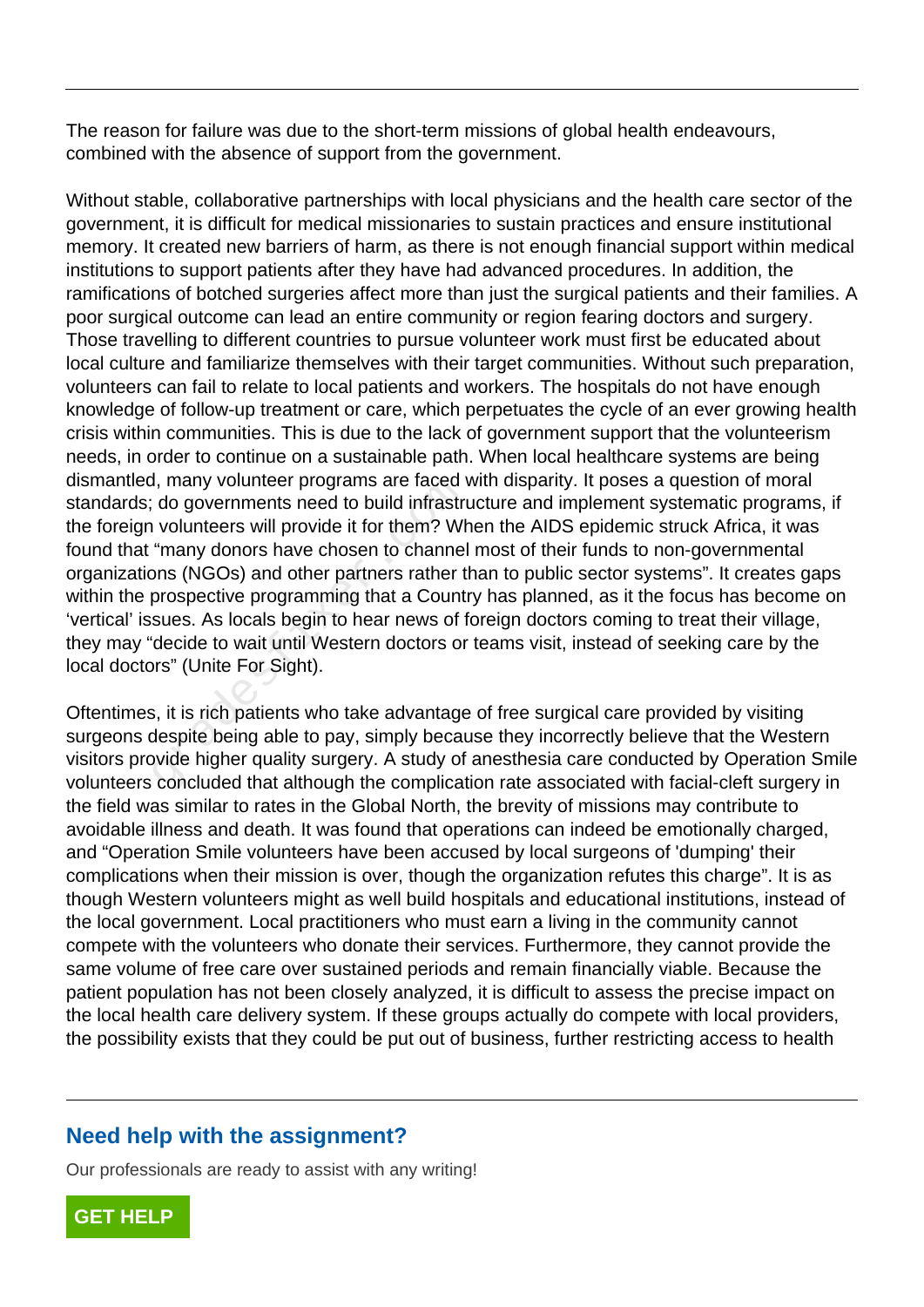care, as the local government can turn a blind eye to the systematic issues, since volunteers appear to be fixing it for them.

By ignoring local systems, it perpetuates the vulnerability of minors and children placed under the control of volunteers. A popular sector of Volunteerism is noted as 'Orphanage Tourism' where volunteers can take the role of a social worker, and operate an orphanage. Since the government or institutions do not take the precaution of doing background check to ensure the best possible care for their orphans, the volunteers are carelessly placed amongst vulnerable children. In a study conducted by Antje Monshausen, she analyzed 44 volunteer projects, and 41 involved working with children. Researchers found that 79% of operators "did not ask volunteers for a resume, and almost none asked for references. Less than half checked criminal records, and only 16% asked about previous job experience". The relationship between placing unchecked volunteers to take control over vulnerable children, has detrimental impacts. In 2014, Matthew Durham arrived at Upendo Children's Centre to volunteer with neglected children. Durham had previously volunteered at the school three times before. Within the span of 33 days, prosecutors stated that he "raped three girls — ages 5, 9 and 15 — at least eight times. During that same time period, he sexually molested a 12-year-old boy twice." Not only did he forcefully sexually abuse the children, he also "psychologically damaged them by taking advantage of their trust he received from the children." People within the village began to form a "real perception among Upendo's local Kenyan community that more pedophiles lurk among the volunteers, especially the male volunteers."

Unfortunately, illicit behavior between volunteers and the children is a prevalent issue within the Volunteerism industry that is not mentioned enough. Another example of this is Gregory Dow. Him and his wife moved from Lancaster in 2016 to open an orphanage in Nairobi, with no prior knowledge of how to operate one. It was later discovered that "Gregory Dow started assaulting older girls at the home and began to beat the pupils, a 12-year-old girl said in victim testimony recorded by police in 2017." In India there continues to be multiple reports within a multitude of children's homes, where volunteers sexually assault and beat adolescents. When intervening these institutions, authorities found that the girls "laughed and burst into tears at once; and then they would fall silent. Fourteen of them appeared to be mentally challenged or were severely depressed." These cases are a miniscule lens into the growing tragedy that these children have to face as their reality. It manipulates services that should benefit children and communities, but rather instills fear and vulnerability. Since orphanage tourism is in high demand, it results in uncooperative people operating them. The creation of a 'black market' trade of children poses unethical risks, just to keep up with the demand for volunteerists. It continually takes advantage of local children and families, as "92% of children in Sri Lanka orphanages have 1 or more parent alive" (UNICEF). eculors stated that he Taped three gift<br>t same time period, he sexually molest<br>sexually abuse the children, he also "ps<br>of their trust he received from the child<br>pption among Upendo's local Kenyan c<br>sers, especially the ma

Family's financial dependence on Volunteerism creates the coordinates for the exploitation of

#### **Need help with the assignment?**

Our professionals are ready to assist with any writing!